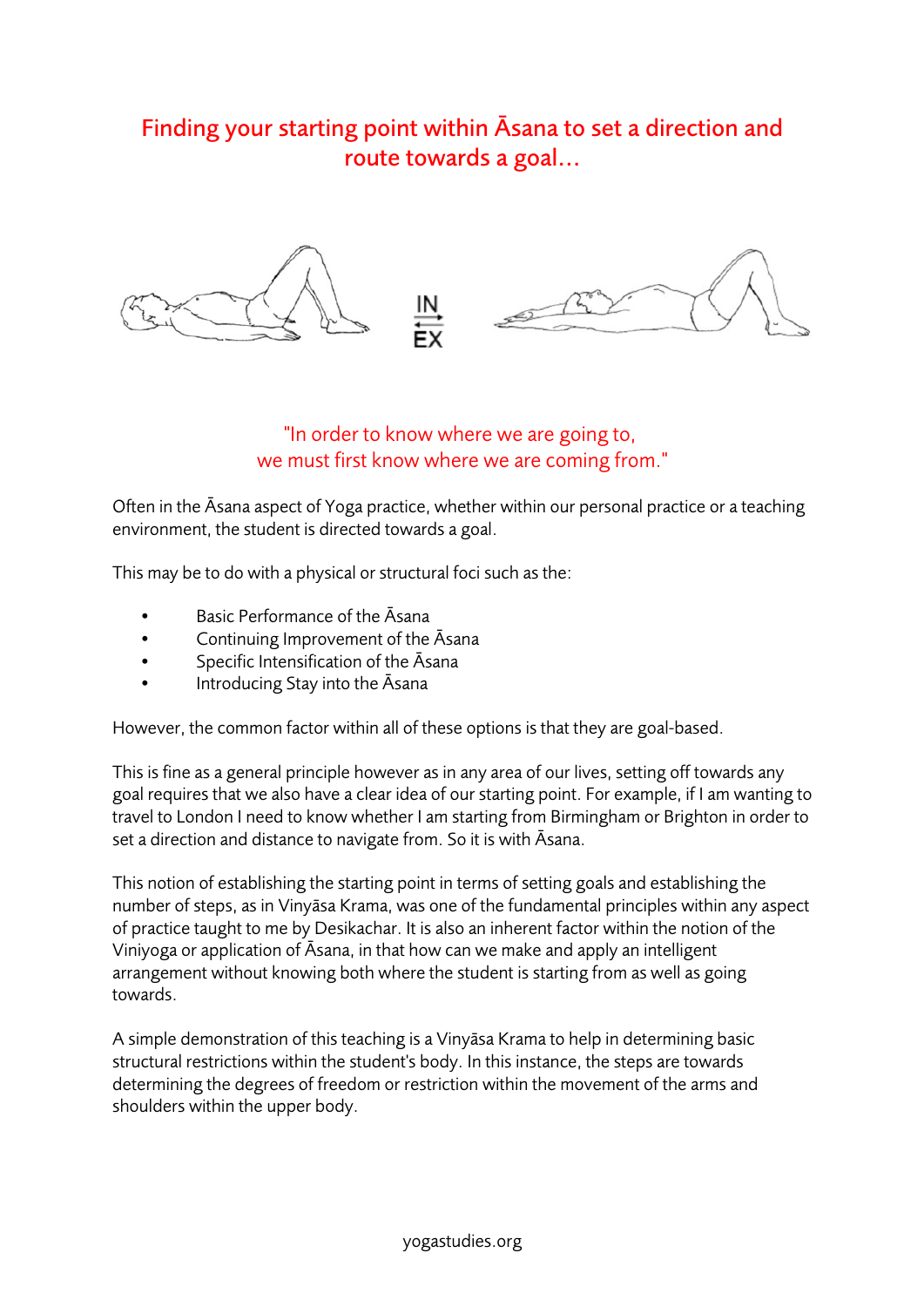In this example, there are a number of steps which integrate 15 points of attention or Bhāvana to guide our performance of the Āsana and evaluation of our starting point.

The starting point is to lie on our backs with the knees bent and feet on the ground. Ensure that all of the feet are in contact with the ground, so as to ensure we can experience that the lower back is fully touching the floor.



From there we are going to raise and lower the arms linking the opening and closing movements of the breath to the arms. Importantly the intention here is to bring all of the arms onto the ground beyond the head, without losing the contact between the lower back and the ground.



A simple enough movement, however, the following series of steps with a specific Bhāvana or foci can be incorporated to help us establish where we are coming from, as well as going towards in terms of the unique matrix that is our personal Annamaya Saṃskāra.

1. Start by pressing down with the feet to tilt the pelvis and place the lumbar spine onto the floor. This position with the lower back grounded onto the floor is to be maintained throughout this entire process. This aspect of grounding the lower back within different contexts of practice supports the placing of the Mūla in Āsana practice.

Now raise the arms overhead to the ground behind you and lower them back alongside the trunk, using the breath to guide the movement by raising and lowering on the inhale and exhale, whilst keeping the lower back firmly embedded on the ground.